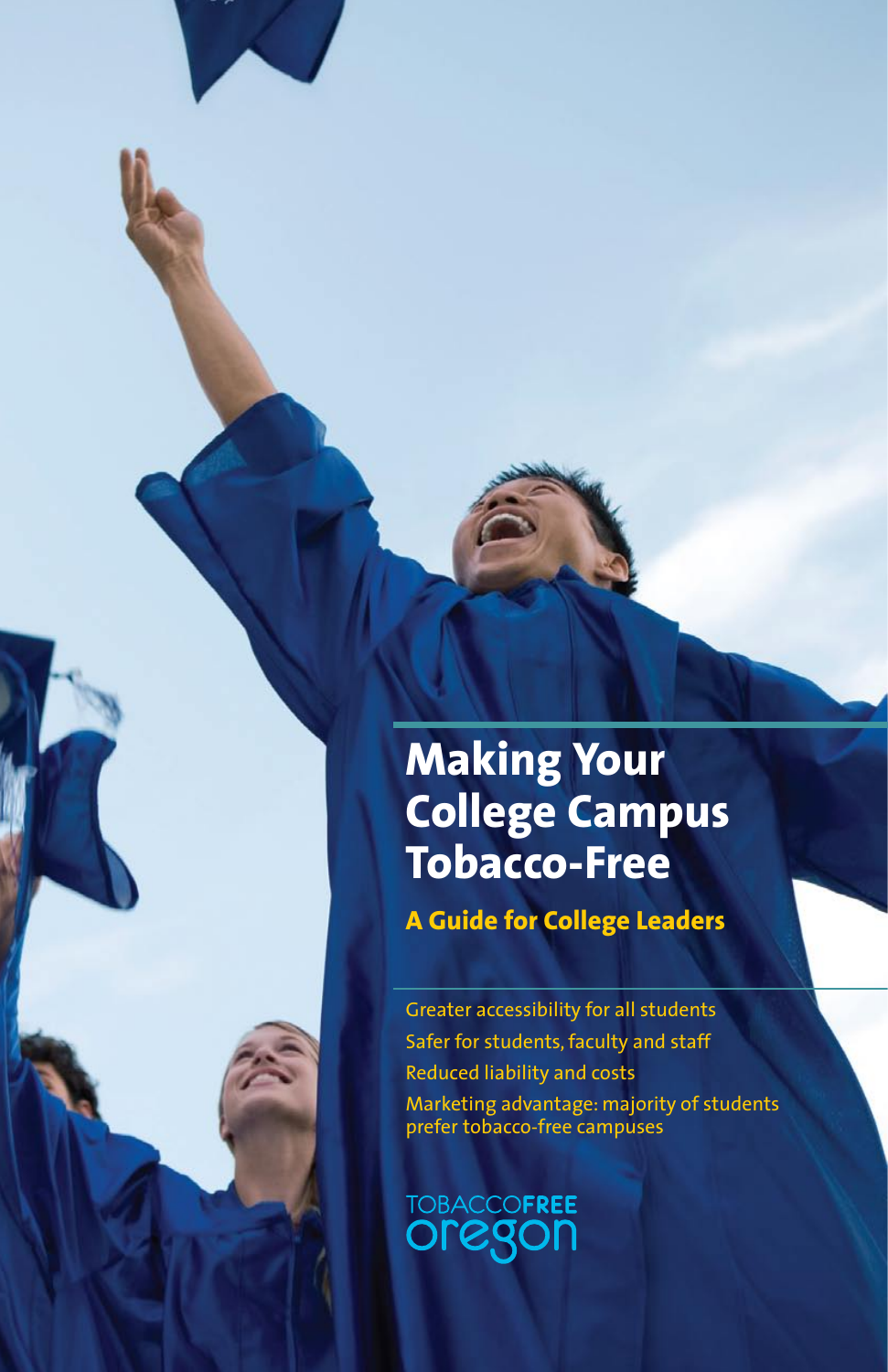$CAL$ 

Oregon Coast Community College ribbon-cutting ceremony at its North County Campus in Lincoln City, which opened September 2008 as Oregon's first 100 percent tobacco-free community college campus.

**"Our local voters have made a significant investment in these new facilities and we want to make sure that we create and maintain a clean and healthy environment that the community can be proud of."**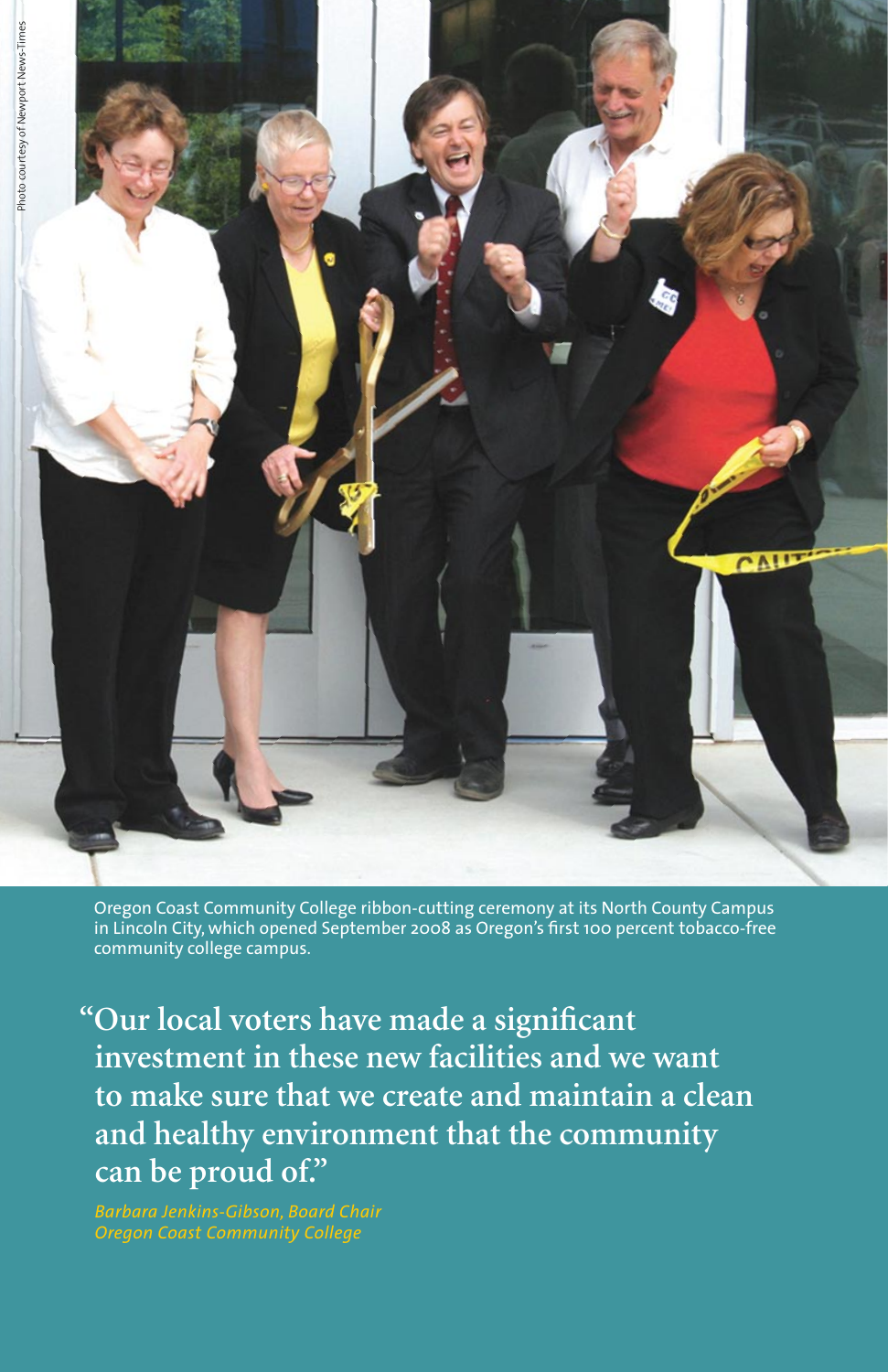## **Tobacco-Free College Campuses**

Tobacco issues on campus can be challenging, expensive and time-consuming. If you're like other college leaders, you've likely heard complaints from students, faculty and staff about being exposed to secondhand smoke while walking to class or across campus. Perhaps your students, faculty and staff are missing days of class or work due to asthma attacks triggered by smoke. You're probably finding that it takes time and money for staff to pick up cigarette butts and clean smoking areas, and that smoking is a fire hazard and a liability for your college.

Other colleges have found a solution to these problems by adopting a tobacco-free campus policy. Adopting a similar policy at your college can eliminate the headaches of managing tobacco use and better position your campus, students and faculty for success.

This booklet walks you through the rationale for a tobacco-free policy as well as how to implement one on your campus. Additional resources (see page 12 for details) include:

- *• www.smokefreeoregon.com*
- • Ozarks Technical Community College and Clark College (leaders available to share their stories, lessons learned and tips for success)
- The American Lung Association of Oregon (available as a resource for Oregon colleges)

**"Implementing a tobacco-free campus policy in 2003 established Ozarks Technical Community College as a leader in the trend toward healthier and more accessible campus environments for students, employees and visitors."**

*Hal Higdon, President, Ozarks Technical Community College* The League for Innovation in the Community College honored OTC's fifth anniversary as a tobacco-free campus by selecting it as the August 2008 "Innovation Showcase."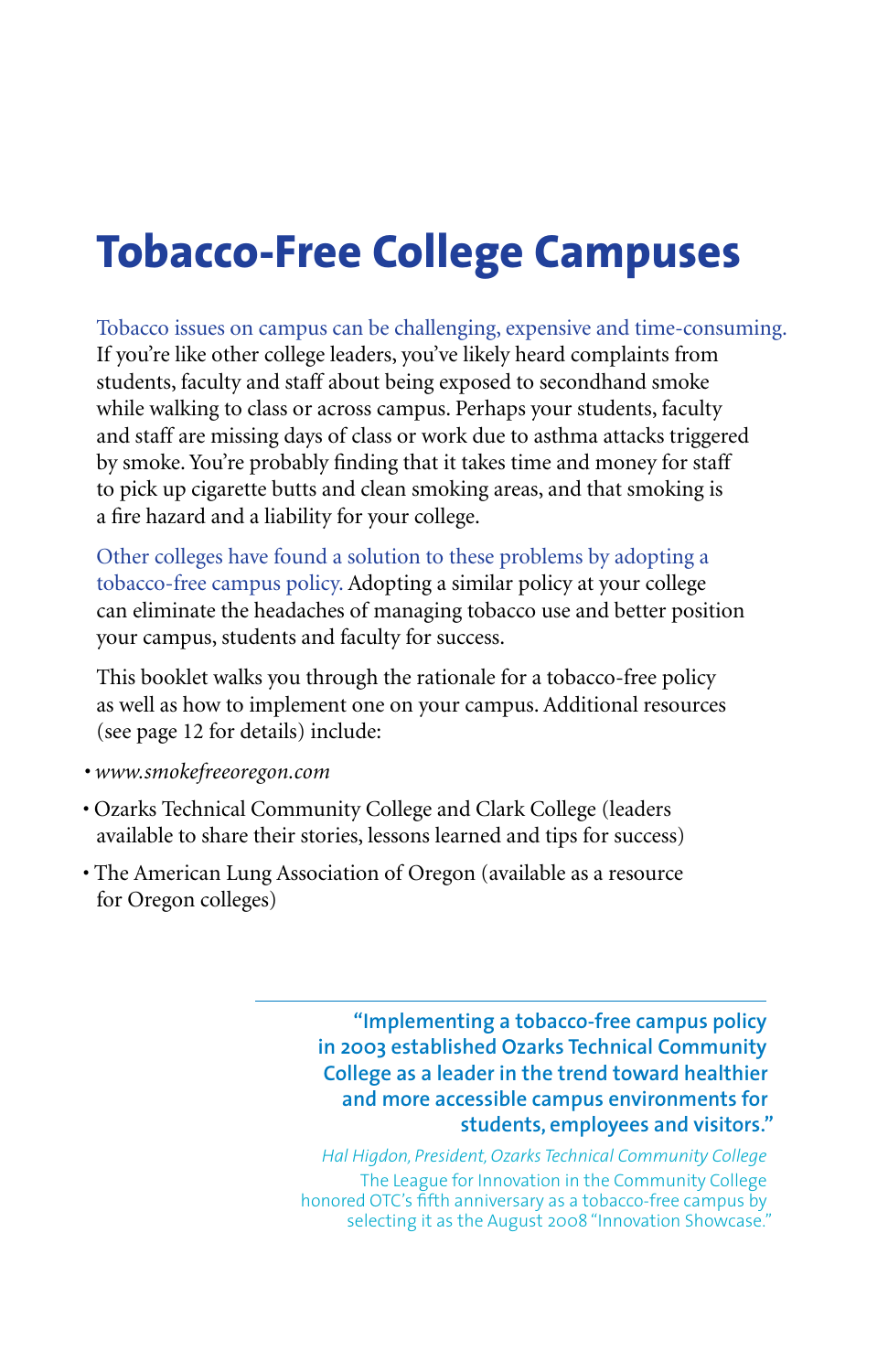**"Since becoming tobacco-free, our enrollment has increased and there has been a strong demand in the community to use our facilities. Our transition to a tobacco-free campus was a positive experience—one that we've been proud to share with other colleges across the country."**

*Robert K. Knight, President, Clark College*

**"At Clark College we use our tobacco-free policy as a recruitment and marketing tool. This helps us stand out among faculty and staff seeking a healthy workplace environment."** 

*Rebecca Wale, Environmental Health and Employee Development Manager, Clark College*

2 **TOBACCO-FREE COLLEGES**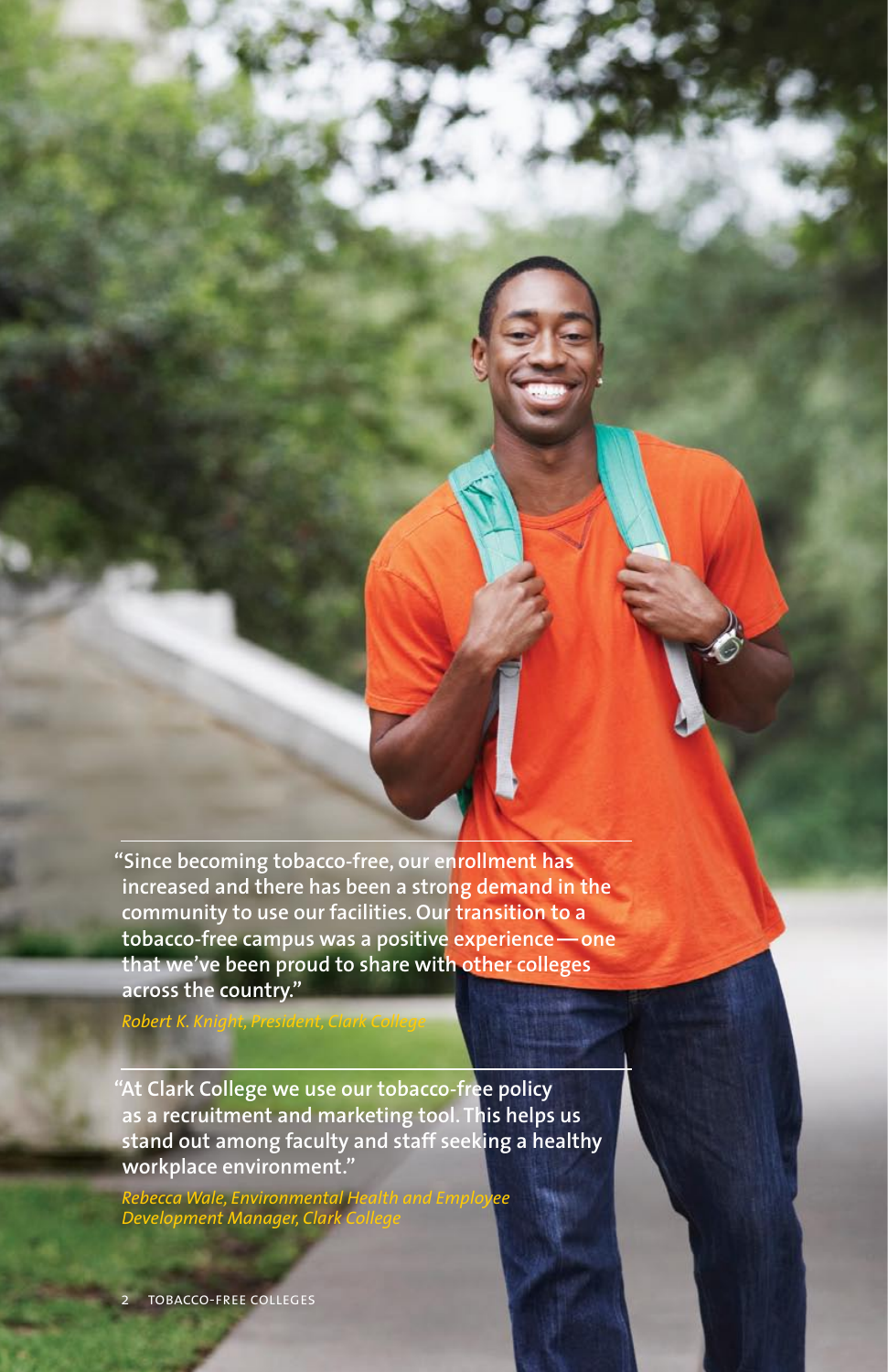# **Meeting Student and Staff Demand**

Surveys show that community college students and employees prefer tobacco-free campuses. Going tobacco-free not only protects your campus community from secondhand smoke and reduces your maintenance costs, it also can create a marketing and recruiting advantage.

A spring 2007 survey\* found that Oregon community college students would prefer to attend a smokefree college and that secondhand smoke exposure is a real and immediate health threat on campus. The survey revealed the following:

## **Most students would prefer a smokefree college**

- Two-thirds would prefer to attend a smokefree college.
- Three-quarters (including a majority of smokers) say it is OK for colleges to prohibit smoking on campus to keep secondhand smoke away from students and staff.
- • Most students, regardless of age, gender, educational attainment, or race/ethnicity, prefer a smokefree college.
- • One-third of students say they are exposed to secondhand smoke on campus every day.
- • One in five students say they have experienced some immediate health impact from this exposure.

## **Most students don't smoke**

- Four out of five college students surveyed don't smoke.
- 59 percent of students who smoke said they tried to quit in the past year.
- Most students—including two-thirds of smokers—agree that even small amounts of secondhand smoke are hazardous to your health.

In spring 2008, Lane Community College (LCC) conducted its own survey with 5,219 respondents, finding a similar level of student preference for a smokefree campus. Additionally, 807 employees participated in the LCC survey, with a key finding that:

## **Most college employees prefer a smokefree campus**

• 69 percent said they'd choose a smokefree college over one that allows smoking.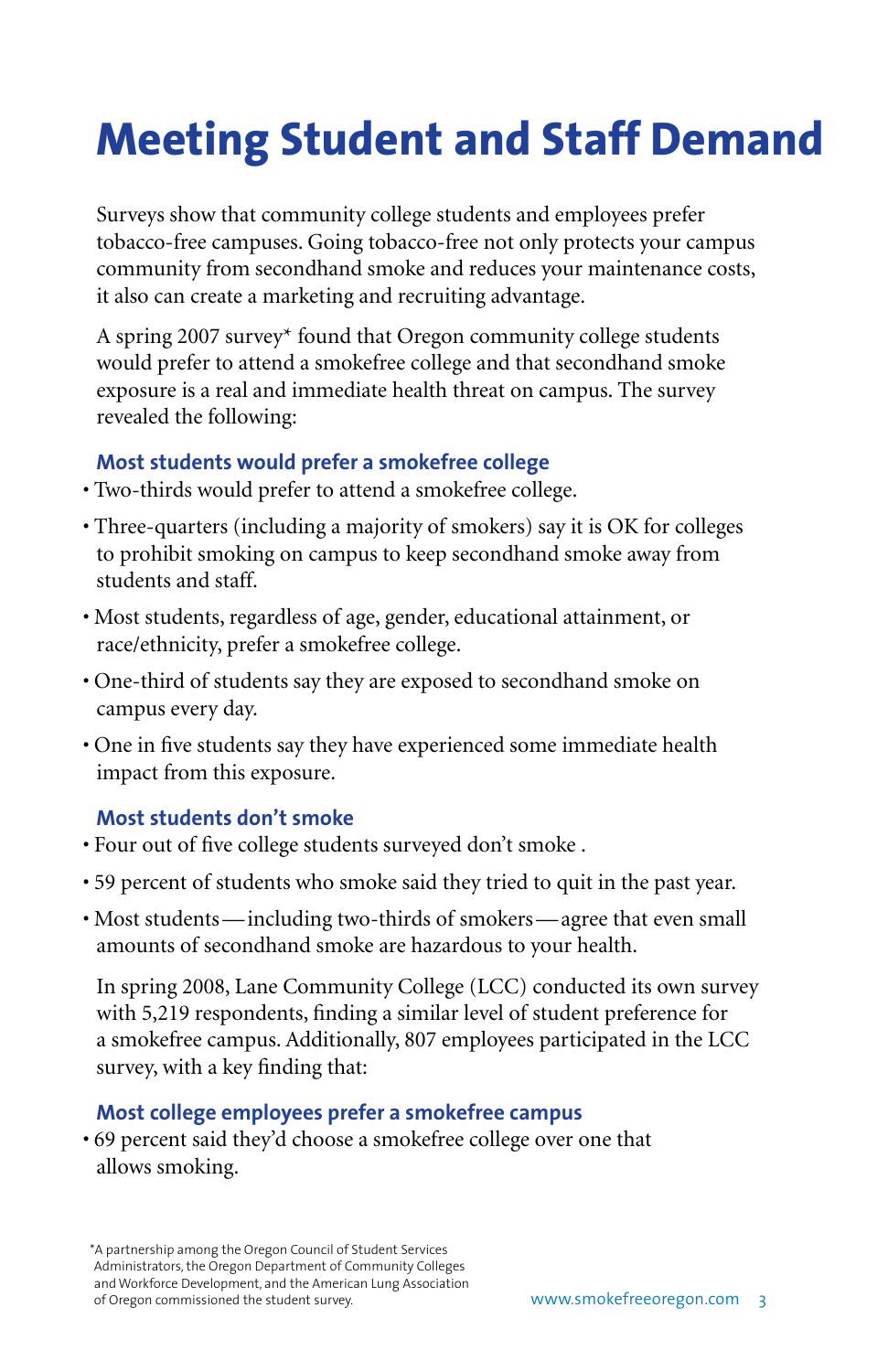**"In addition to causing direct health hazards, smoking increases costs to the university through increased fire and medical insurance costs, potential fire damage, cleaning and maintenance costs, and costs associated with absenteeism and health care."** 

> *Dr. Robert Kelley, President, University of North Dakota*  (tobacco-free since October 2007)



**"Our president wanted the tobacco litter off the campus. He also didn't like the fact that underage students attending our high school vocational education programs were given tacit approval to use tobacco. OTC faced the problem head-on and we have enjoyed great success since. We recently celebrated the fifth year of our tobacco-free policy going into effect."**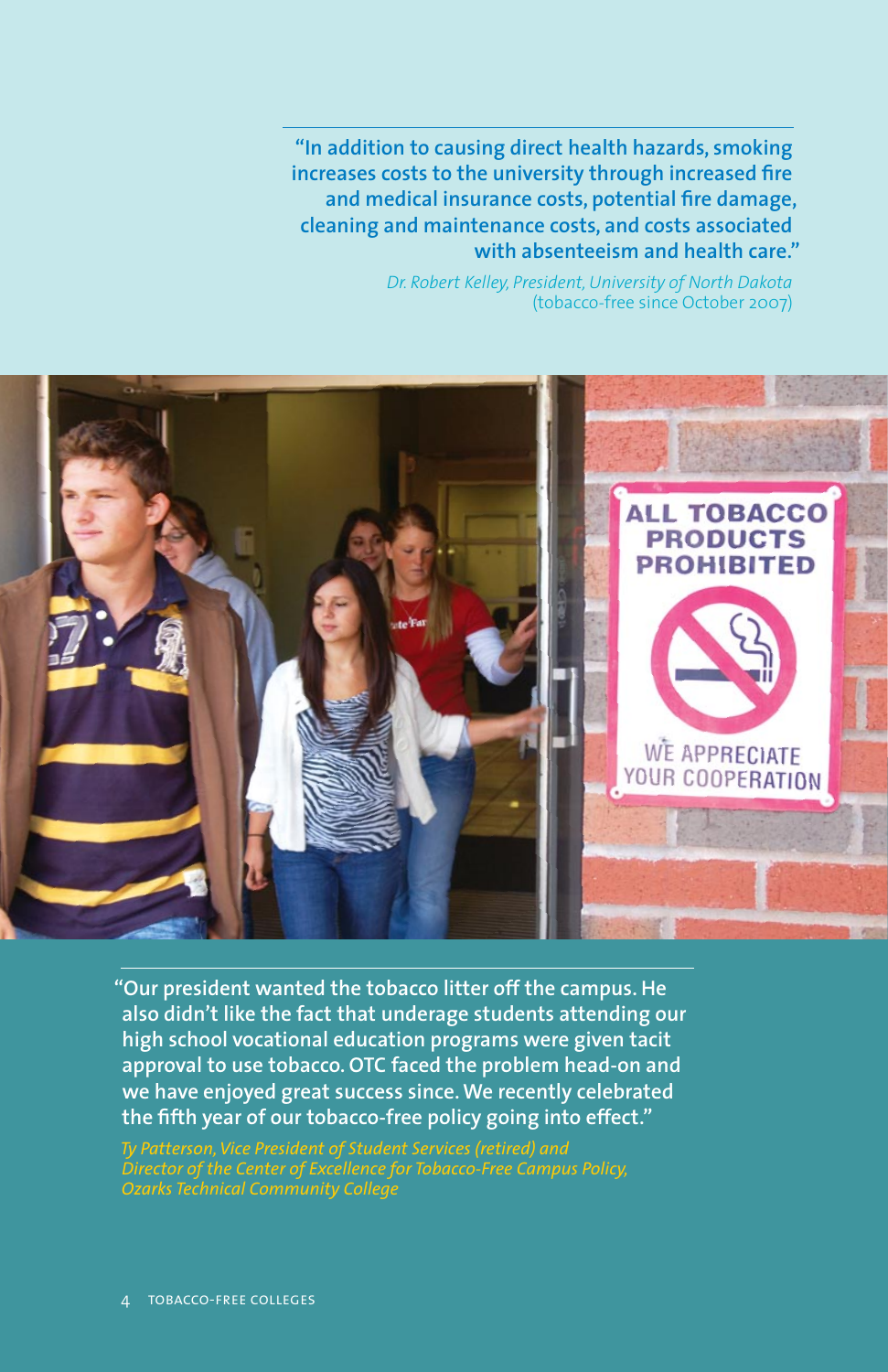## **Protecting Your Facilities and the Bottom Line**

#### **Save money on facilities and maintenance**

Tobacco use on campus consumes valuable staff time picking up cigarette butts, emptying ashtrays and handling complaints about secondhand smoke. Unlike having designated smoking areas, going completely tobacco-free doesn't just move the problem; it eliminates it entirely.

### **Reduce the risk of fires on campus**

Careless smokers start fires by dropping cigarettes in planting areas, bark mulch and trash receptacles. Going tobacco-free eliminates this risk and associated costs, and may decrease fire and property insurance premiums.

> **"Environmentally unsound and visually unappealing, cigarette litter is one factor pushing a national movement toward tobacco-free college campuses nationwide."**

> > *Kara Hansen,* The Daily Astorian*, 8/20/08*

#### **Eliminate the risk of ADA accessibility challenges related to tobacco smoke**

The Americans with Disabilities Act (ADA) requires colleges to maintain accessible campuses, including reasonable accommodation for students or employees with medical conditions such as asthma that are triggered by secondhand smoke.

### **Avoid potential legal liability from student, employee and visitor exposure to secondhand smoke**

One in five college students surveyed say they experience immediate health effects from secondhand smoke on campus. For students or staff with asthma, this exposure can aggravate their condition to the point of requiring an emergency room visit. By going tobacco-free a college addresses the liability risk associated with exposure to a known health hazard on its premises.

#### **Advance sustainability and the triple bottom line**

Colleges today are embracing sustainability and integrating this concept into campus operations. Tobacco-free campuses yield social, economic and environmental benefits for the college. Going tobacco-free is a concrete step a college can take to reduce the environmental impacts associated with tobacco use.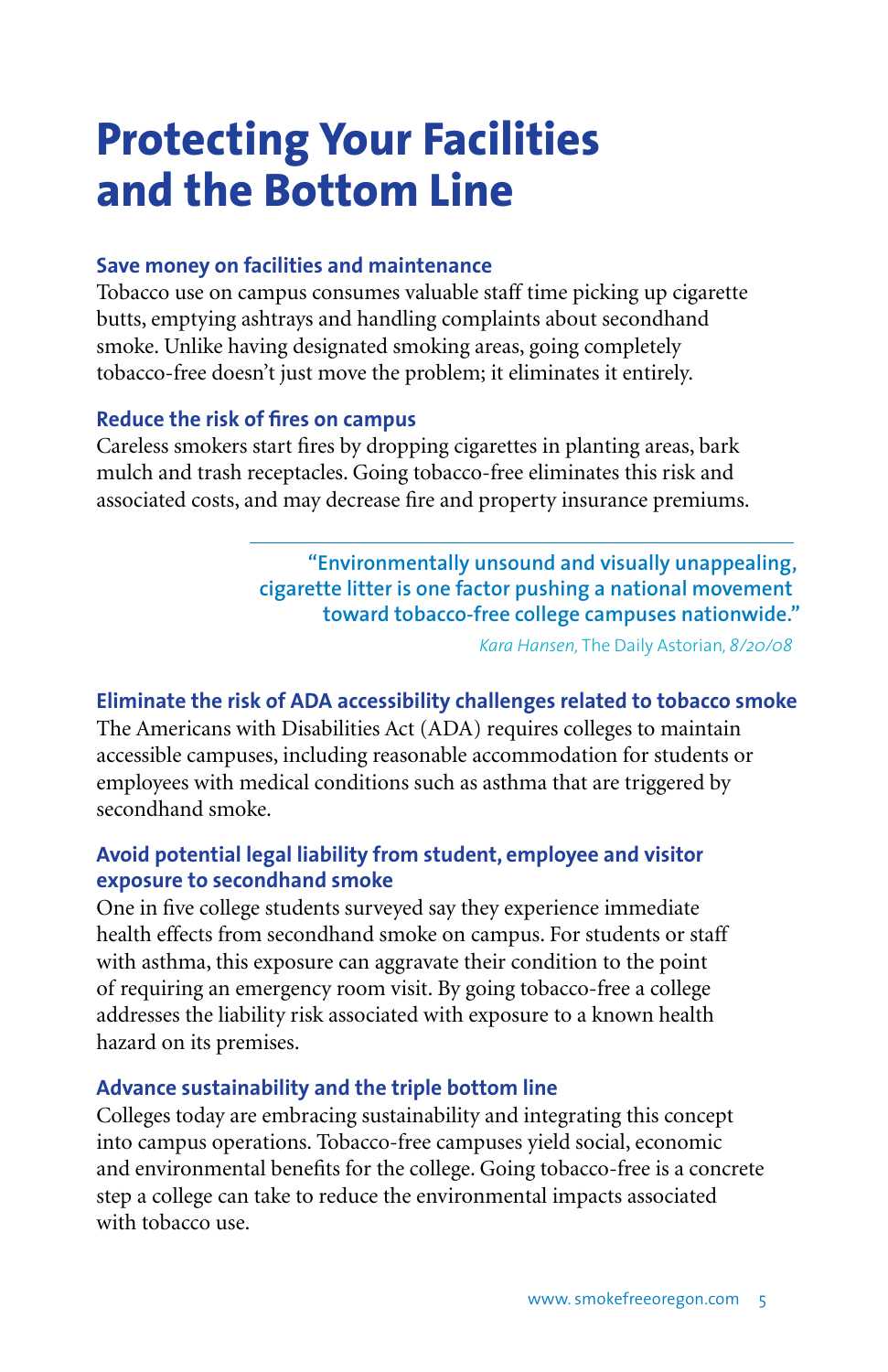## **Creating Healthier Environments for Student Success**

## **Workplaces are increasingly tobacco-free**

College leaders are invested not only in promoting academic achievement, but also in developing lifelong skills that will promote individual and civic well-being and prepare students to succeed. In growing numbers nationwide, worksites, school grounds, and health care, recreation and transportation facilities are 100 percent smokefree or tobacco-free. A tobacco-free campus will help your students prepare for the workplace.

## **Future students expect and demand tobacco-free learning**

Today's K–12 students who are transitioning to college have come to expect tobacco-free learning environments. With all else being equal, prospective students and their parents may factor in a college's tobacco policy when deciding where to enroll.

### **Smoke poses considerable risk to young adults and children on campus**

Another issue is high school students taking classes on college campuses. An *Oregonian* editorial ("The Case for a Tobacco-Free Campus," 4/16/08) raised this concern. High school students, as well as children in day care on campus, are especially sensitive to secondhand smoke, which can trigger asthma attacks.

A tobacco-free policy helps ensure your students—present and future will have opportunities to succeed in a healthy and safe environment.

> **"Hospitals and other health organizations across the state are making their campuses tobacco-free. These health organizations will increasingly seek out employees who can readily comply with tobacco-free workplace policies."**

> > *Andy Davidson, President and CEO, Oregon Association of Hospitals and Health Systems*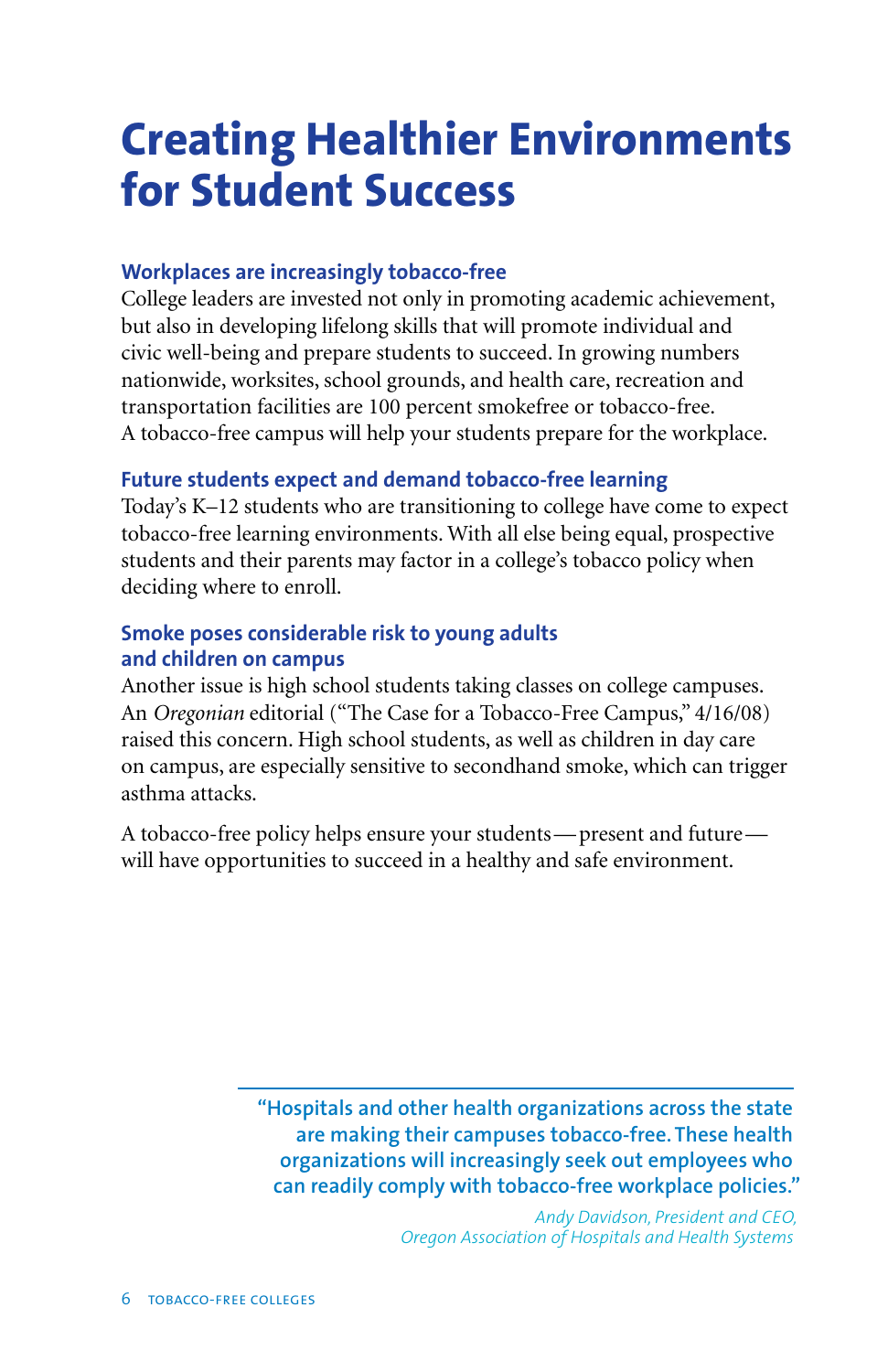**"We are proud to be a leader in our community, providing a safe, healthy and clean environment for our students, for our employees, and for our visitors. Our goal is to eliminate secondhand smoke exposure on campus and prepare our students for a tobacco-free work environment that they will most likely encounter when they leave PCC."** 



Tobacco-Free PCC Coalition Members Victoria Galanopoulos, ASPCC President (2007–2008) and Peter Seaman, PCC Faculty Federation Vice President

**"In addition to representing students, I'm also a parent. Like many other parents, if given the choice, I would like to send my child to a college that provides a tobacco-free campus, and now we have that option."**

*Victoria Galanopoulos, student, Portland Community College*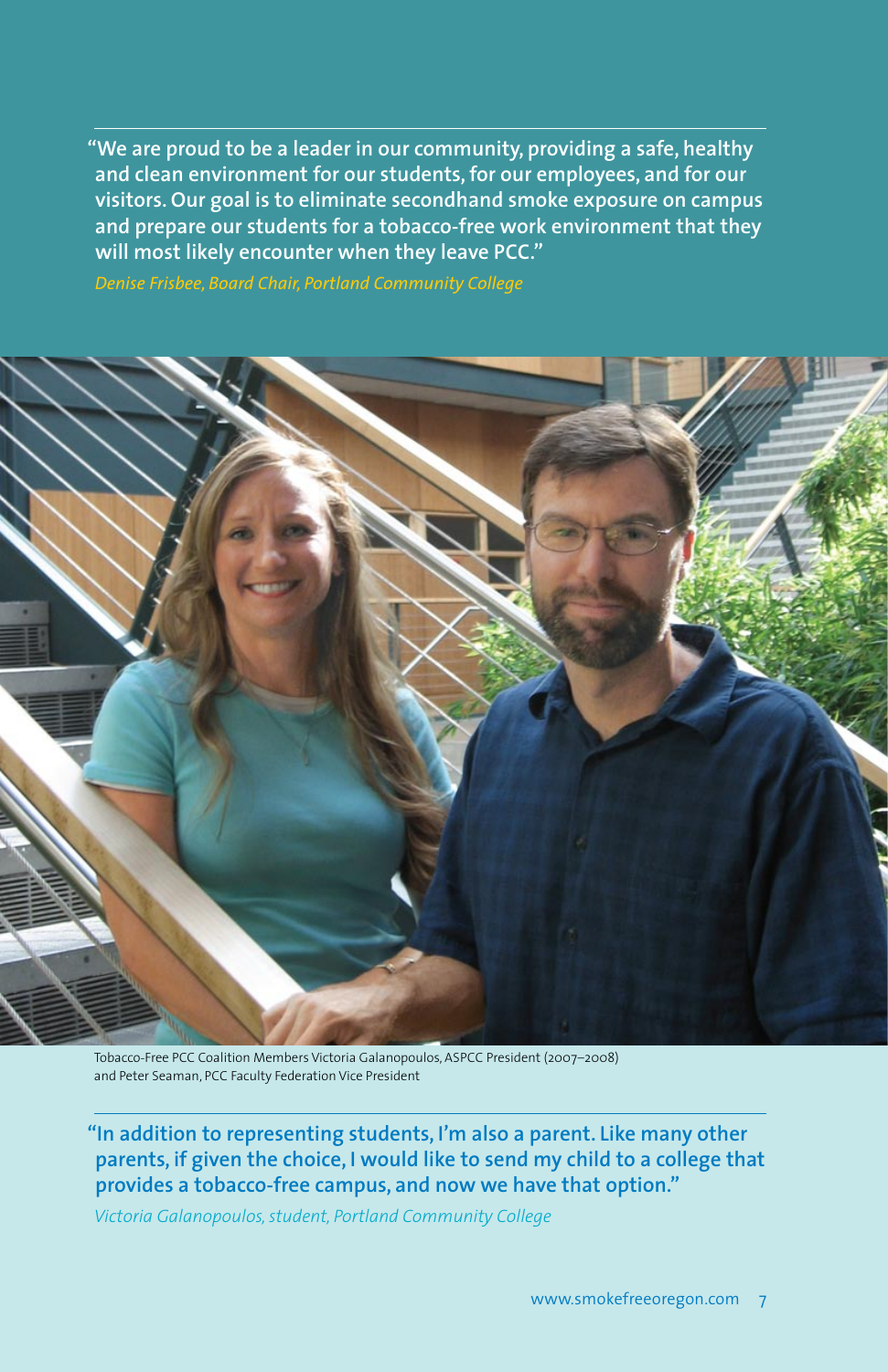## **Developing Your Tobacco-Free Campus Policy**

Tobacco-free policies can be created with minimal staff time and resources. Materials and consultation are available to help make the transition as easy and efficient as possible for you. General points for consideration include:

### **Opening a new campus**

It's easiest to prohibit tobacco use from the beginning. Oregon Coast Community College is opening its new campuses tobacco-free as a way to avoid the high operational costs associated with tobacco use and to protect public investment in the college's facilities.

#### **Creating policy for existing campuses**

Whether the move to tobacco-free is initiated by administration or by students, allow time for discussion and education to prepare for this change. Here are some tips to guide you in the policy development stage:

- Keep the conversation focused on increasing student access and preventing exposure to carcinogens and asthma triggers.
- Include students, faculty, staff and other key stakeholders in the process. Some colleges choose to create a special task force, while others keep deliberations within their executive council or other policy review channels.
- • Create opportunities for feedback, concerns and questions.
- If data is not already available, consider conducting a survey and/or making visual observations to assess the level of secondhand smoke exposure. Surveys can also help gauge student and staff support for policy change.
- Promote resources for those interested in quitting smoking or managing cravings while on campus. Contact your local county health department or American Lung Association chapter for assistance.

In addition to prohibiting tobacco use on campus, colleges may also include in their policy prohibitions on tobacco sales, distribution, advertising and sponsorship on campus.

For a sample policy and resources, please visit: *www.smokefreeoregon.com*.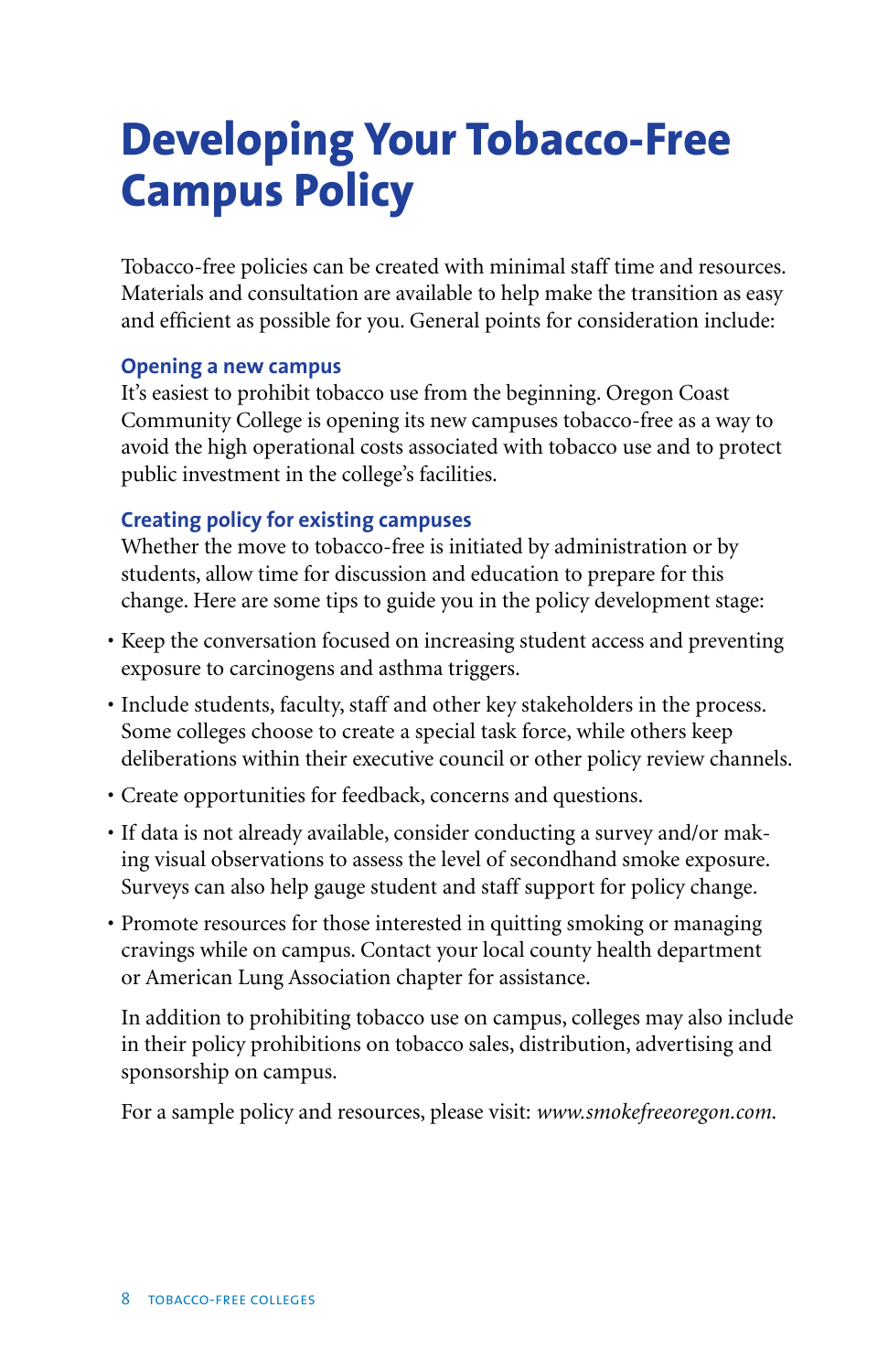#### **Tobacco-free policies are consistent with existing health and safety policies**

Colleges strive to reduce injuries and illness through policies that eliminate hazards and unsafe behaviors and conditions from their premises. For example, colleges generally prohibit alcohol consumption, and some colleges choose to prohibit skateboarding on campus. Similarly, colleges implement tobacco-free campus policies to provide safe and accessible working and learning environments, and to maintain clean and appealing facilities. These policies are not about forcing individuals to change their lifestyles or behavior. Rather, they intend to protect the greater campus community and college interests.

## **Case study in tobacco-free policy implementation Ozarks Technical Community College (OTC)**

OTC is a suburban community college in Springfield, Missouri, with 10,000 students and 1,000 employees. In 1999 the Board of Trustees decided to make the campus tobacco-free, making OTC the first community college in the U.S. to do so. Policy change went so well that OTC decided to develop a Center of Excellence for Tobacco-Free Campus Policy, consulting with colleges across the country.

#### **OTC took a four-pronged approach to becoming a tobacco-free campus:**

- **1. Education/information**—OTC provided a resource room with educational information on tobacco. Events such as health fairs provided opportunities for education and for gathering opinions about the upcoming policy. Campus signage communicated the tobacco-free policy.
- **2. Smoking cessation**—Posters and the college website (*www.otc.edu*) keep the campus community informed of smoking cessation resources.
- **3. Community support and involvement**—OTC formed a campus committee to develop an implementation plan and also a community advisory committee to guide the tobacco-free efforts. The advisory committee included representatives from the local health department, the local American Lung Association chapter, and the civic and business community.
- **4. Policy implementation**—OTC held seminars, discussion groups and special events, and distributed policy and educational brochures. The Faculty Senate, the Classified Staff Association and the Student Government Association endorsed the policy prior to implementation. The first phase of enforcement focused on education. In phase two, a penalty of a \$15 fine or two hours of community service was instituted for violations.

Source: Ozarks Technical Community College website, *www.otc.edu/about/tobaccofree.php*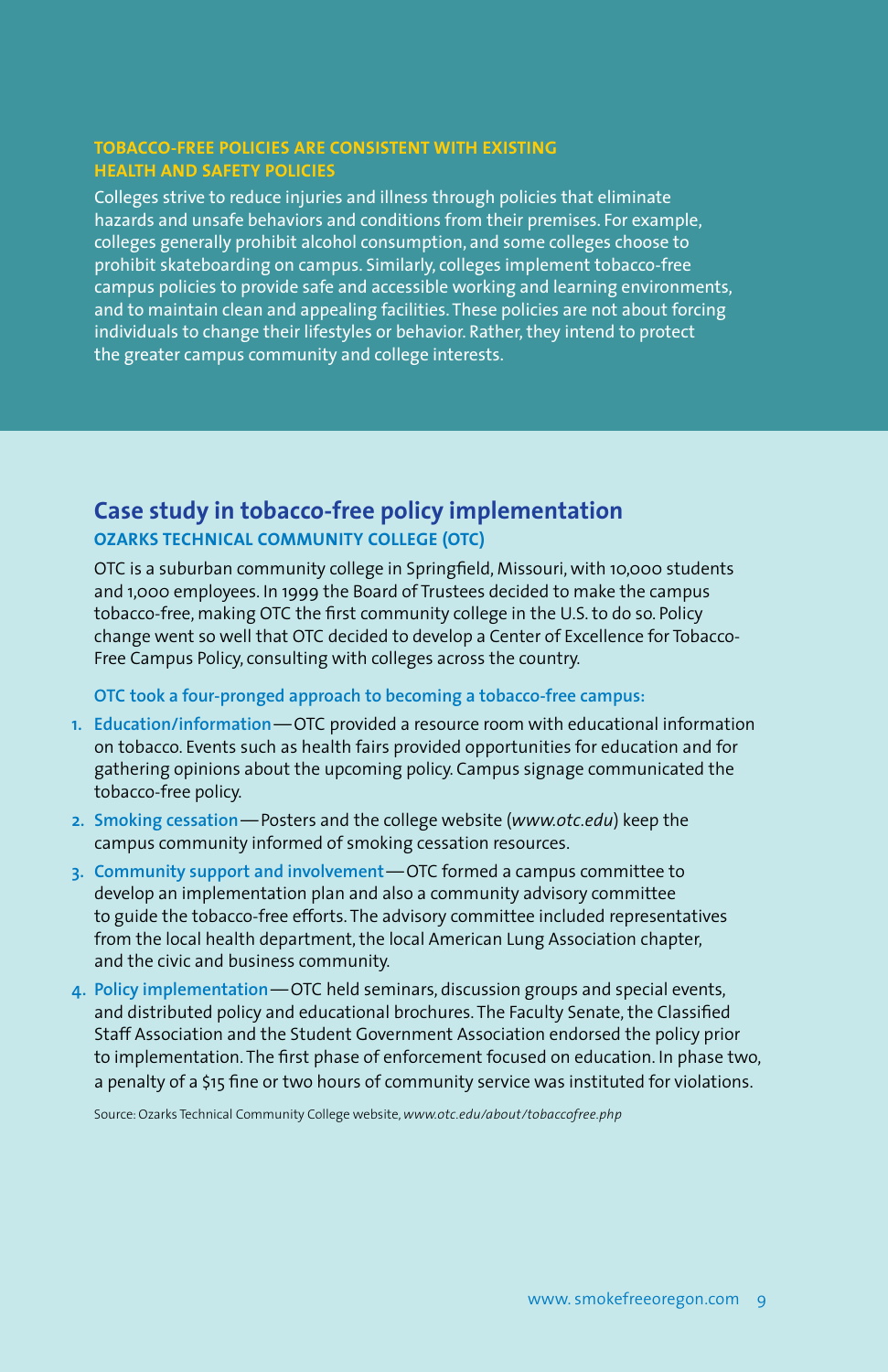## **Communicating and Enforcing Your Tobacco-Free Campus Policy**

Tobacco-free campus policy works best when compliance is viewed as the shared responsibility and the right of all in the campus community—smokers and nonsmokers alike. Concerns can be mitigated by emphasizing the goal of ensuring a safe and accessible campus for all, and by encouraging open discussion and airing of any questions.A well-planned communication campaign will result in smooth implementation with greater compliance.

## **Tips for communicating and enforcing your tobacco-free policy**

- 1. Focus on positive intervention and peer enforcement, developing protocols for campus community members to respectfully ask others to comply and/or report noncompliance.
- 2. Consider authorizing public safety officers to give out citations for violations. While this may be a helpful deterrent, colleges without safety officers have succeeded with a focus on education and peer enforcement.
- 3. Form an implementation team to develop a communication plan; include key administrators, faculty, staff, student leaders and community health organizations.
- 4. Communicate the new policy through channels such as e-mails, media releases or college newsletters.
- 5. Include the policy in student and staff handbooks, in vendor contracts, and on the college website.
- 6. Post tobacco-free campus signs and decals.
- 7. Remove all ashtrays and butt receptacles from campus.
- 8. Create policy reminder cards that include the rationale for the policy and a number to call with questions or for more information.
- 9. Promote the campus as tobacco-free in college marketing materials.
- 10. Include in your communications and on policy reminder cards smoking cessation resources such as the Tobacco Quit Line, 1-800-QUIT-NOW.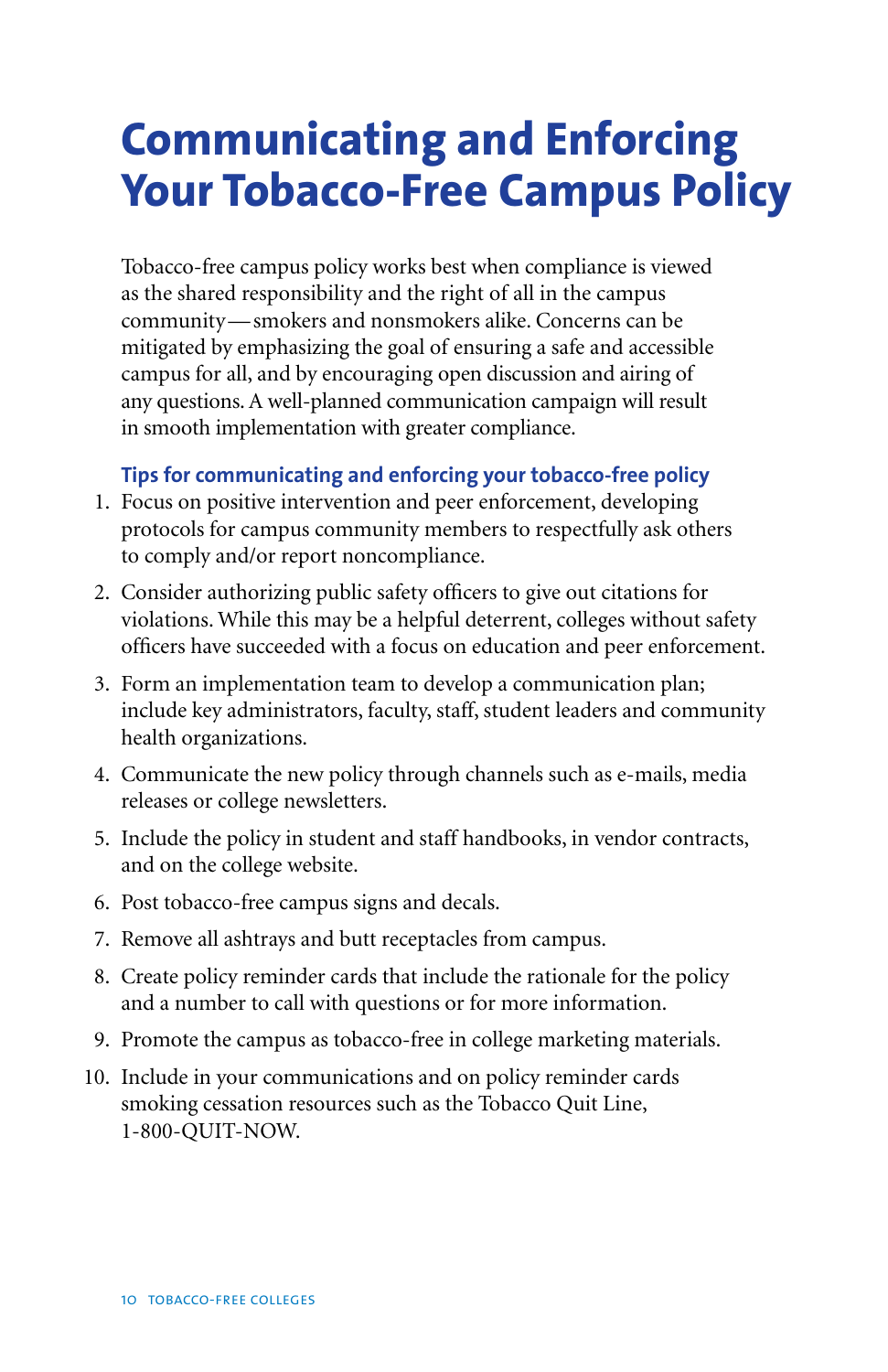#### **Helpful Talking Points**

- 1. This is about making our college more accessible for all students, faculty, staff and visitors.
- 2. The air will be healthier for everybody who comes to campus to learn or work.
- 3. A no-smoking rule is not a "no-smoker rule." We are not judging or excluding people who choose to smoke; we're just asking them not to use tobacco on the campus where it can impact others.
- 4. If a smoker is ready to quit, free resources include the Tobacco Quit Line at 1-800-QUIT-NOW and Freedom from Smoking at *www.lungusa.org.*
- 5. This policy is part of broader institutional efforts to create a campus culture of mutual respect, wellness and sustainability.
- 6. We are leaders in our community—link to your college's mission.

**"OHSU is committed to helping our employees, students, patients, volunteers and visitors live longer and healthier lives— that's why all OHSU properties are tobacco-free. By developing a simple, no-exceptions policy and smoking cessation support, we saw a dramatic decline in people smoking on campus."**

> *Joe Robertson, M.D., M.B.A., President Oregon Health & Science University*

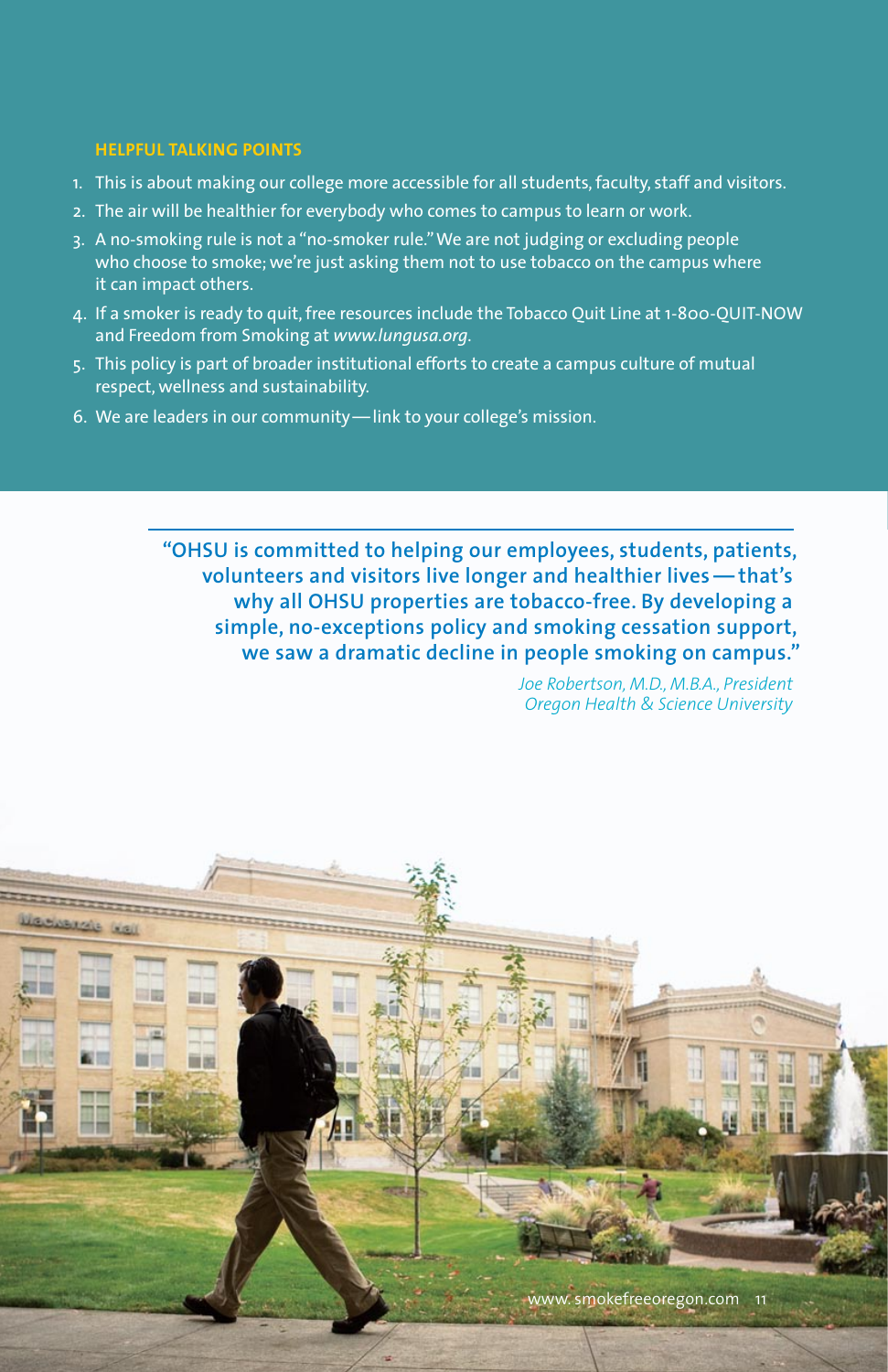#### **RESOURCES FOR COLLEGES**

Visit *www. smokefreeoregon.com* for the following resources:

- Frequently asked questions
- Fact sheet on secondhand smoke
- Tobacco and secondhand smoke survey results (student and employee)
- National list of tobacco-free colleges and universities
- Sample policy for tobacco-free colleges
- Resources for smoking cessation

#### **Secondhand Smoke Facts**

- Secondhand smoke kills 53,000 non-smoking Americans, including 800 non-smoking Oregonians, every year.
- Secondhand smoke contains more than 43 cancer-causing agents and many other toxins, including formaldehyde, cyanide, carbon monoxide and arsenic.
- Secondhand smoke exposure causes heart disease and lung cancer in adults and respiratory problems in children.
- There is no risk-free level of secondhand smoke exposure; even brief exposure adversely affects the cardiovascular and respiratory systems.
- Secondhand smoke can trigger immediate health effects for people with asthma, allergies, COPD or other medical conditions.

#### **REFERENCES**

#### **Local Research**

Oregon Community College Students and Tobacco, Grove Insight, August 2007. *www. smokefreeoregon.com*

LCC Secondhand Smoke Survey Results, Lane Community College, April 2008. *www. smokefreeoregon.com*

#### **Legal Analysis**

"There is no constitutional right to smoke." Tobacco Control Legal Consortium, March 2008. *www.tobaccolawcenter.com/documents/constitutional-right.pdf* 

#### **Secondhand Smoke**

"The Health Consequence of Involuntary Exposure to Tobacco Smoke: A Report of the Surgeon General." June 27, 2006. *www.surgeongeneral.gov/library/secondhandsmoke/*  Stanford Outdoor Tobacco Smoke Study. *www.tobaccosmoke.org/outdoor-tobacco-smoke*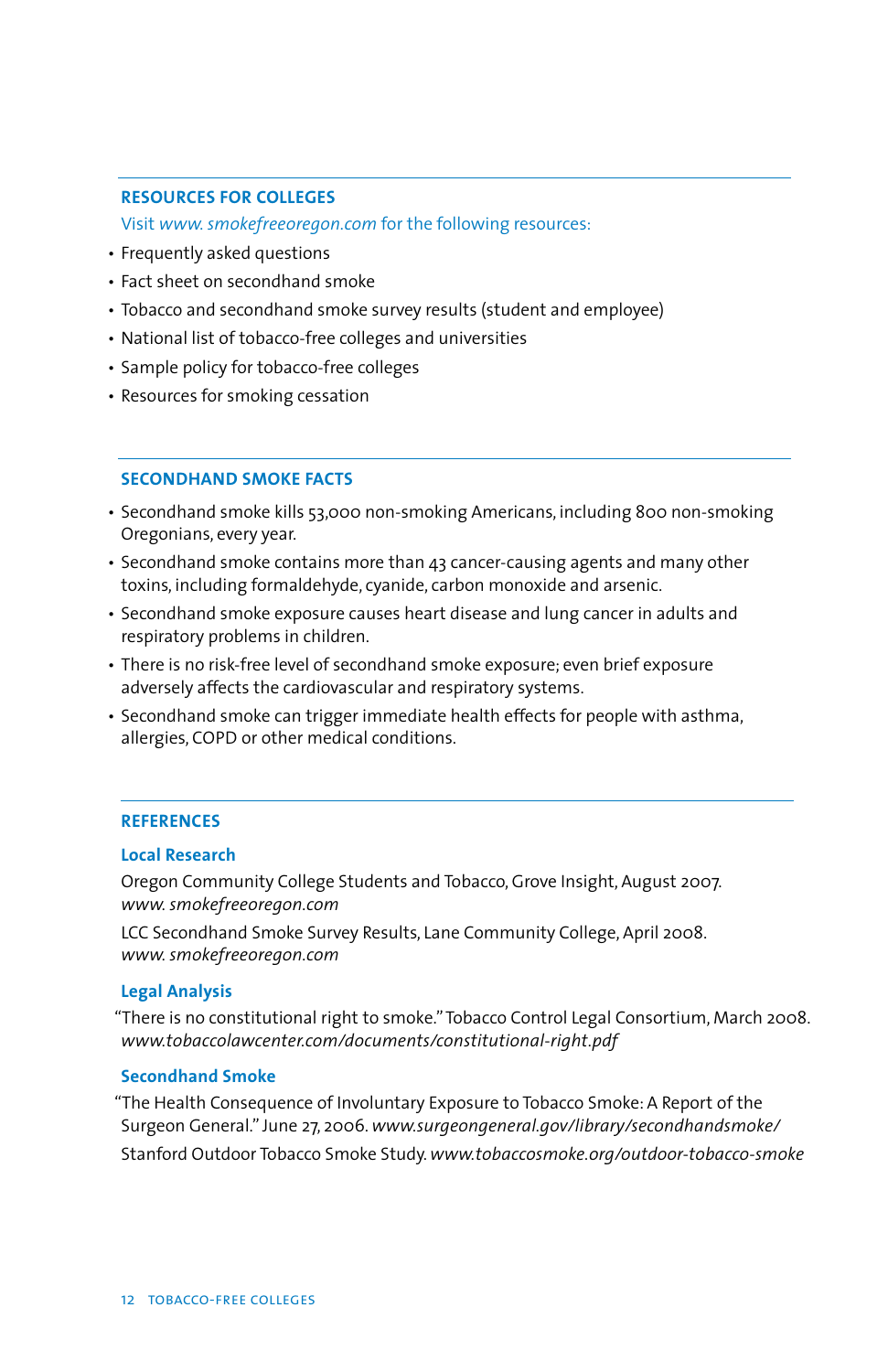

**"Implementing a tobacco-free policy is a great opportunity for higher education institutions to demonstrate their role as leaders in public health. By exploring the right thing to do to assure clean air for all, institutions engage in a conversation that is fundamental to the learning process."**

**"The debate is over. The science is clear: secondhand smoke is not a mere annoyance, but a serious health hazard."**